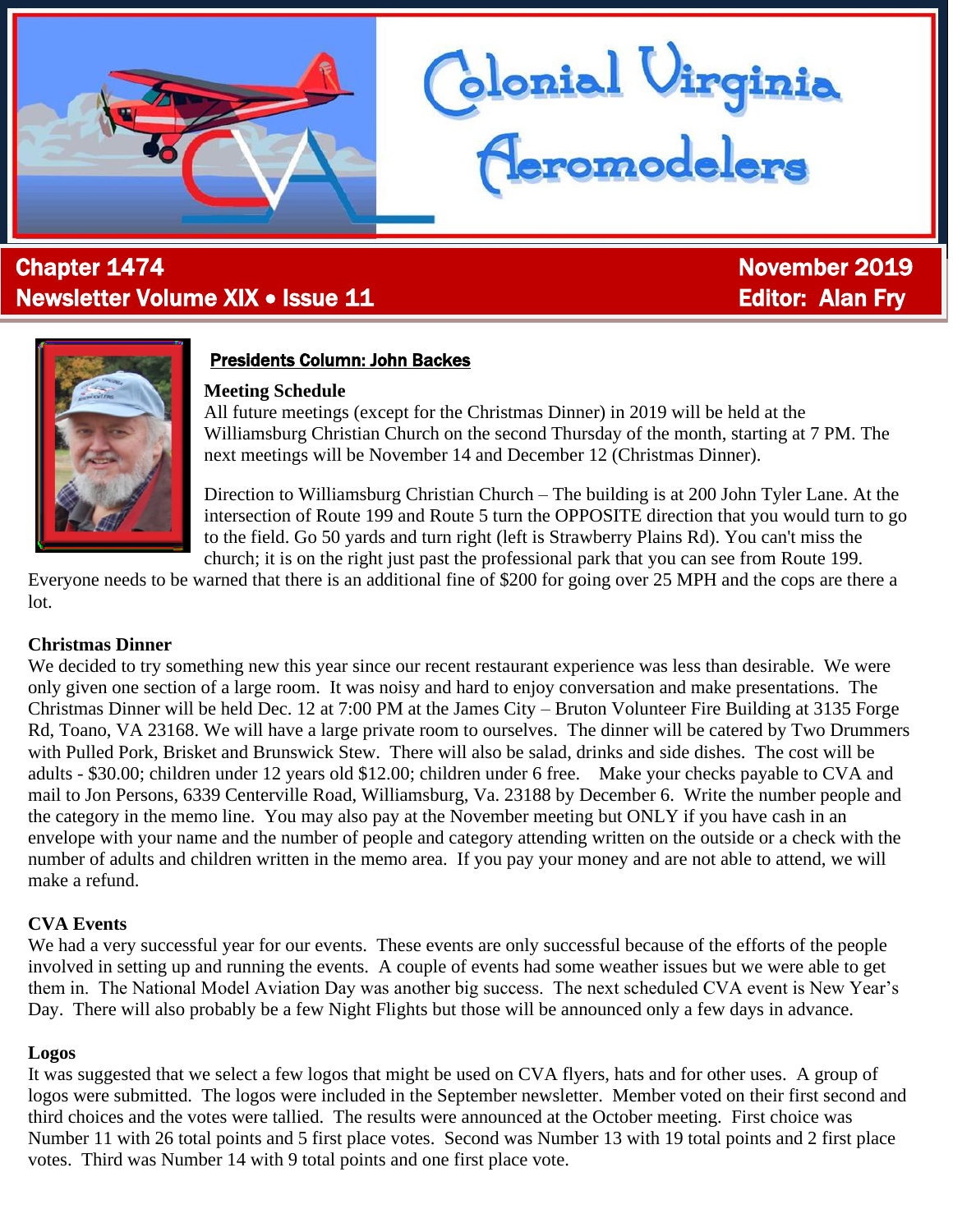

## **Show and Tell**

We are going to have a short show and tell at the end of each meeting. You are invited to bring a new plane, a neat gadget or to show an interesting building technique.

**Contact Me** Phone: 757-876-1241 Email: [jb753@cox.net](mailto:jb753@cox.net) Address: 8630 Diascund Road, Lanexa, Va. 23089



## Secretary's Report: Fred Hill

CVA Meeting – October 10, 2019

The meeting was called to order at 7:00 pm by John Backes. A total of 18 members were present. There were no additions or corrections to the September 2019 meeting notes. The minutes were approved.

### **Treasure's Report – Jon Persons**

Income – 2 renewals and 2 new members (Matthew Elliot, Jesse Fellers) CUB Fly \$412 which meant 47 bears were donated to the State Police

Expenses –United Site services \$120.57; \$157.47 for fence repair; \$95.34 for food for Cub Fly; 135.88 to Steve Kolet for the refurbished grill; 25.93 to Bill Talbot for gas; Second lease payment \$229

PayPal – The balance at the end of the year was \$647.22, this balance was transferred to the operating account. A sale of plane brought the PP account stands at \$137.00

The operating fund and the mower fund were reported.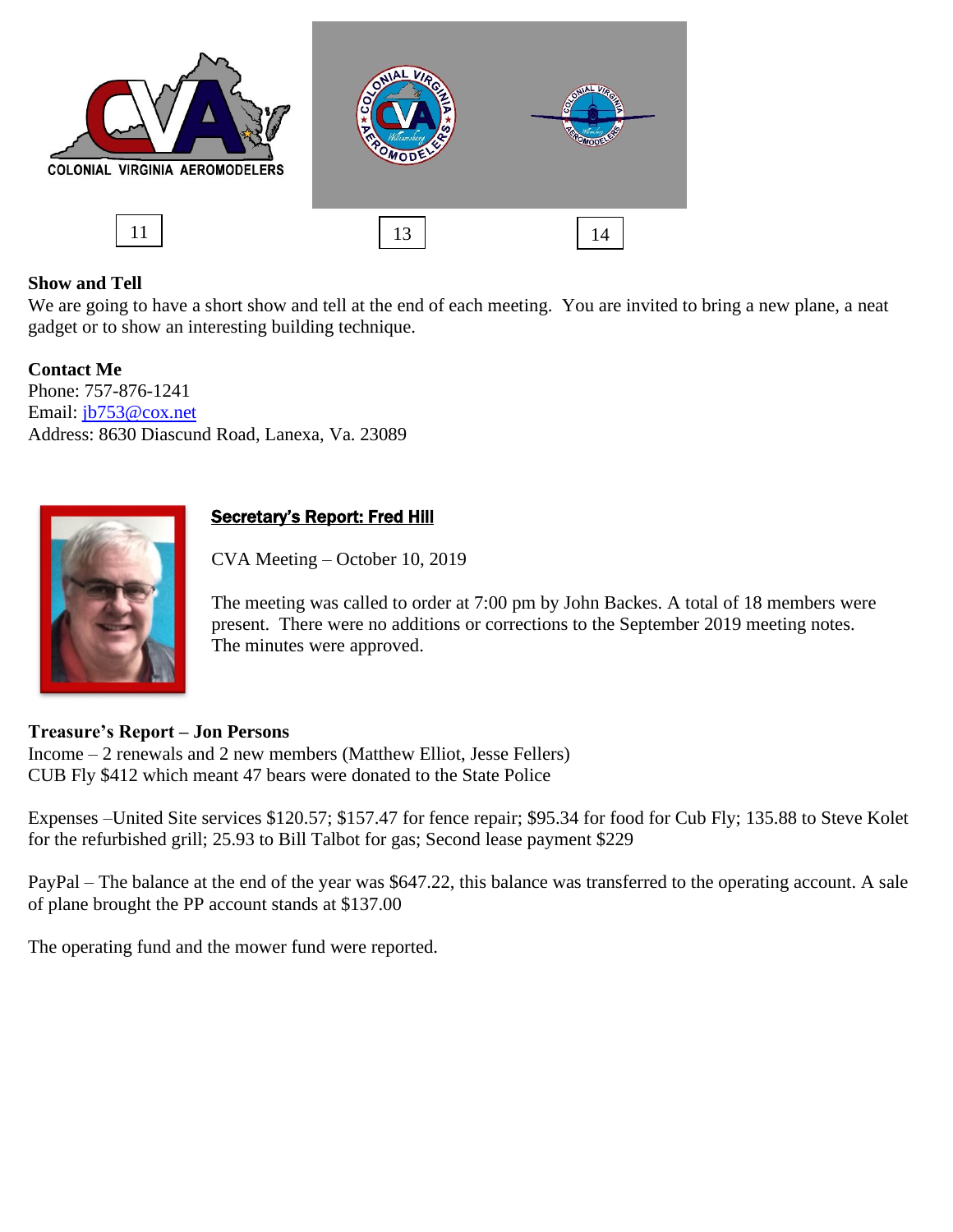## **Site Improvements – Bill Talbot**

Thanks to all those who have been helping cut the field.

## **Activities**

1. 10/12 NNPRC NMAD fun fly 2. 10/19 CVA Warbirds over Williamsburg 3. 10/26 CVA Picnic 4. 11/2 CVA ICE Fun Fly

**Safety – Cliff Casey** No report

**Training – Alan Fry** No report

## **Old Business**

John Backes showed the top three logos that were voted on. He will publish them in his monthly newsletter..

## **New Business**

A review of this year's budget was presented. There were only minor differences between the amount budgeted and the amount spent. The budget for 2020 was presented and approved.

The planning for the Christmas dinner continues. Two drummers and Toano Fire Department will be contacted.

## **Show and Tell**

John Backes showed three videos of different RC flights from the Internet.

<https://www.youtube.com/watch?v=gfz7upIjA50> <https://www.youtube.com/watch?v=xQI8fM8fQ7s> <https://www.youtube.com/watch?v=6JAhkFeRgN4>

Steve and Fran Kolet showed videos and pictures from this year's Dawn Patrol.

Bob Juncosa demonstrated his remote-control pilot eye view camera system that he has been working on.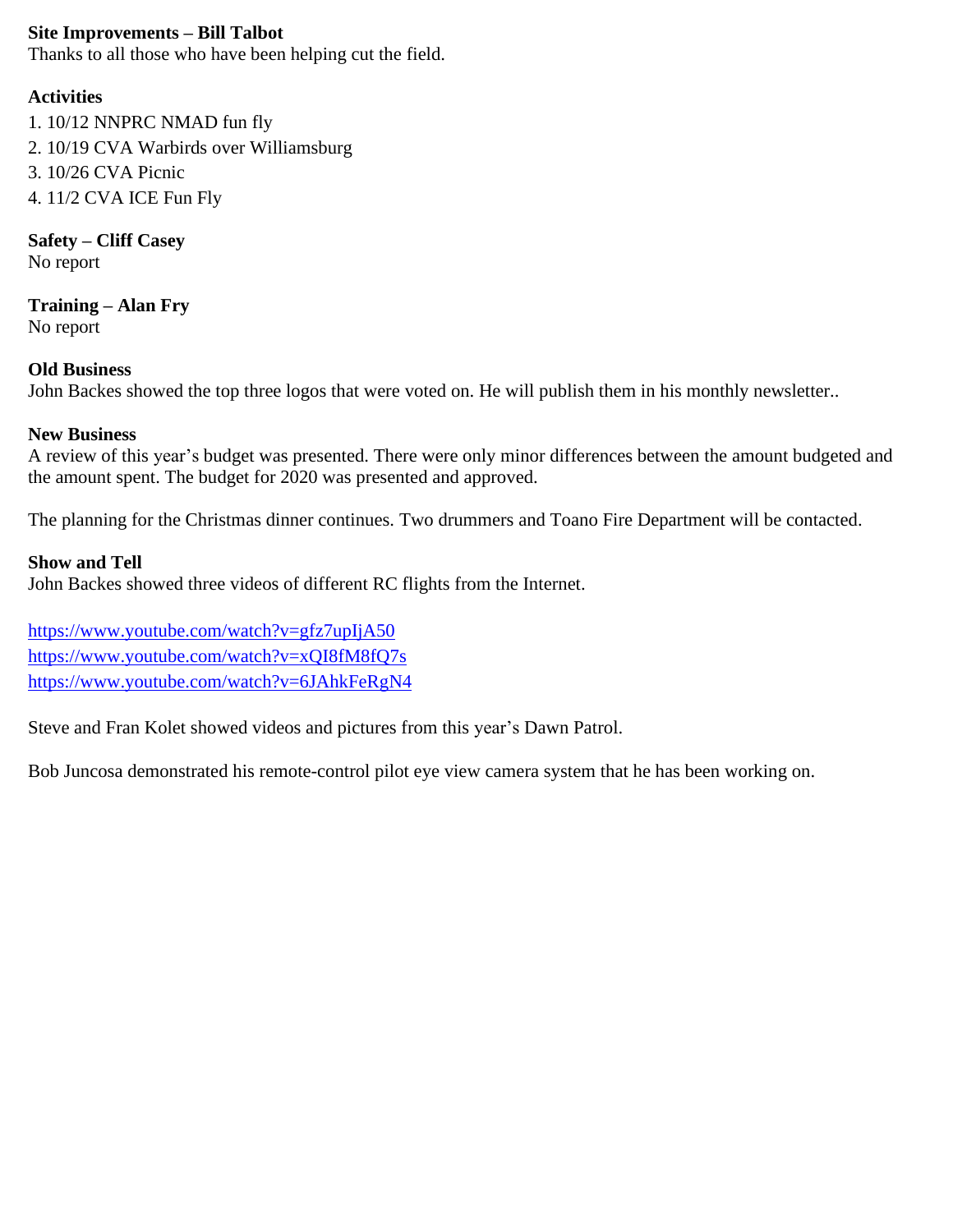

## Training: Alan Fry

#### **Website** *APP* **of the Month**

This month's website APP of the month is called FlightRadar24 Flight Tracker. From the app's description "Turn your phone or tablet into a live plane tracker and see flights around the world move in real time on a detailed map. Or point your device at a plane to find out where its going and what kind of aircraft it is."

I have the app on my phone and find it very interesting. For a given plane in the sky above you, it will give where it took off, where it is going, its altitude, air speed, the type of plane it is, etc. If you are interested, you can get the app from the Google Play store or the Apple store.

#### **Do you have a favorite website? If so, let me know and I will put it in the newsletter. Favorite online store, how to build, how to fly, etc.- send me the link! My email address:**

### [AlanWFEmail-CVA@yahoo.com](mailto:AlanWFEmail-CVA@yahoo.com)

#### **Training Column**

I would like to start out this month's Training Column giving some clarification in regards to taxiways at the flying field. The field is designed with two taxiways from the pits to the runway. One is on the far right of the pilot boxes and one is on the far left of the pilot boxes. It is meant that planes taxi from the pits to the runway using one of these 2 taxiways. At no time should planes taxi anywhere behind the 4 pilot boxes. This is a safety issue. The opening in the safety fence in the middle of the 4 pilot boxes is meant for pilots to walk through. Planes should not taxi through this opening. Once again, this is all in regards to safety.

In the last two months I have posted a table that listed good places to buy common items used in our hobby. I asked for input from the club and Alan Hall came back with some good suggestions (Thanks Alan!). Below is the latest version of the table. Please take a look at the table on the following page and let me know if you have any corrections or additions. As stated last month, the goal is to include the table on our website to assist anyone looking for a source for RC airplane related material.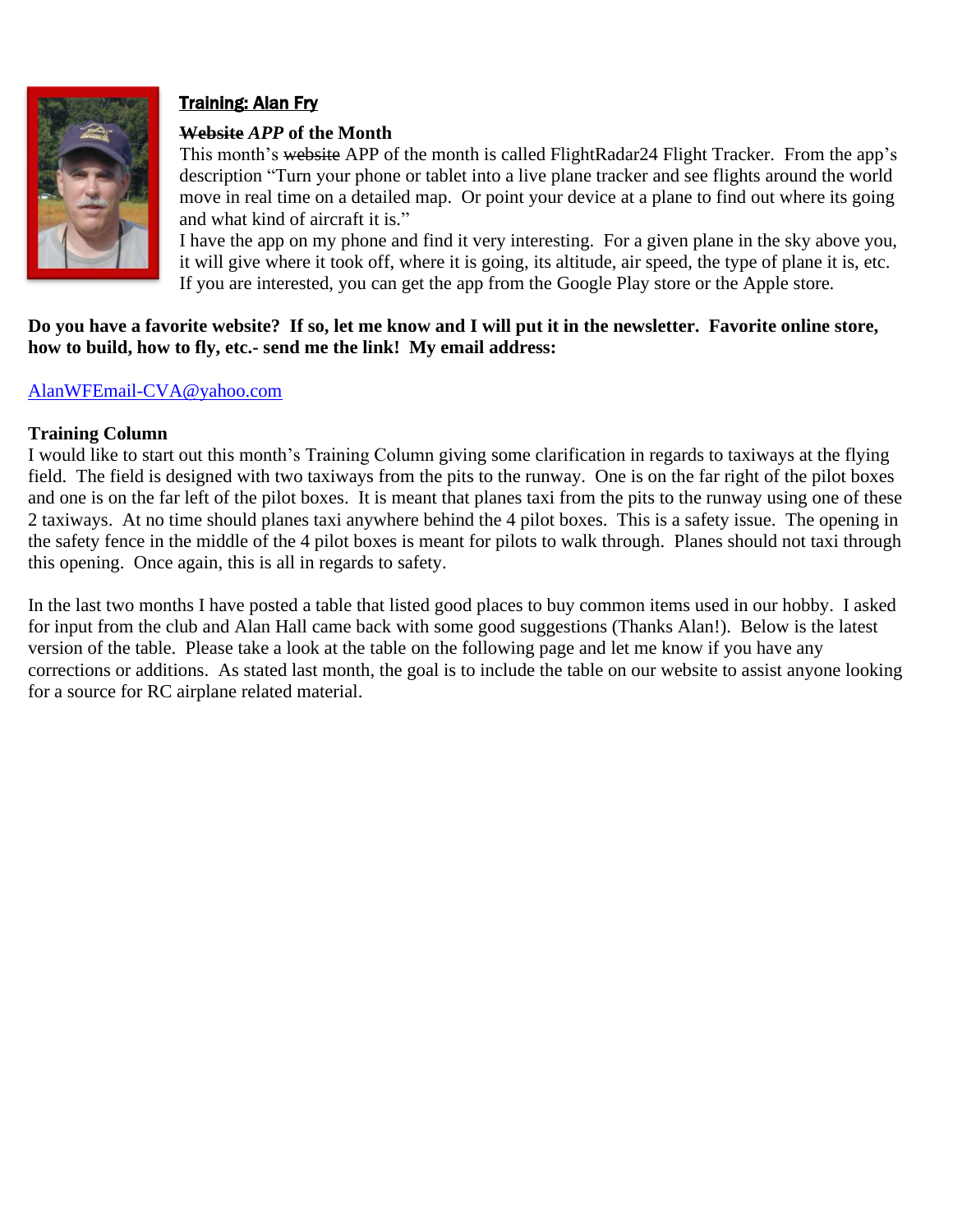| NO             | <b>ITEM</b>                        | <b>SUGGESTED SOURCE</b>                                                                                            |
|----------------|------------------------------------|--------------------------------------------------------------------------------------------------------------------|
| 1              | <b>Glacier LIPO Batteries</b>      | <b>BuddyRC</b>                                                                                                     |
| $\overline{2}$ | <b>RMRC</b> Orange LiPos           | Ready Made RC                                                                                                      |
| 3              | Gforce LiPos                       | ValueHobby.com                                                                                                     |
| $\overline{4}$ | <b>Turnigy Heavy Duty</b><br>LiPos | HobbyKing.com                                                                                                      |
| 5              | Servo Extensions/Y-<br>Harnesses   | ALoftHobbbies.com                                                                                                  |
| 6              | Screws and nuts                    | ValueHobby.com                                                                                                     |
| 7              | Chargers and power<br>supplies     | ProgressiveRC                                                                                                      |
| 8              | Propellers                         | Direct from manufacturers APC,<br><b>Master Air Screw</b>                                                          |
| 9              | Foam Tac Glue                      | Amazon                                                                                                             |
| 10             | <b>Carbon Fiber</b>                | ModelPlaneFoam.com, Good winds<br>Kites                                                                            |
| 11             | EPP                                | <b>Grayson Hobby</b>                                                                                               |
| 12             | Foam Tack Glue                     | Amazon                                                                                                             |
| 13             | <b>Model Plane Foam</b>            | http://www.modelplanefoam.com/                                                                                     |
| 14             | <b>Electric Motors</b>             | HobbyKing, Amazon, Horizon Hobby,<br>BuddyRC, Direct from Emax<br>(https://emax-usa.com/brushless-<br>motors.html) |
| 15             | <b>ESCs</b>                        | HobbyKing, Amazon, Horizon Hobby,<br><b>BuddyRC</b>                                                                |
| 16             | Airplanes, ARF and RTF             | Motion RC, Horizon Hobby                                                                                           |
|                |                                    |                                                                                                                    |

See you at the field.

Alan Fry Training Coordinator

### **Safety Officer: Cliff Casey**



Safety Tip of the Day.

When at an event either at your field or another club field, don't change your routine. For example, if your standard practice is to start your plane on the ground or on a stand, then continue doing the same during events at your home field or at another club's field.

Fly Safe, Be Safe Cliff Casey